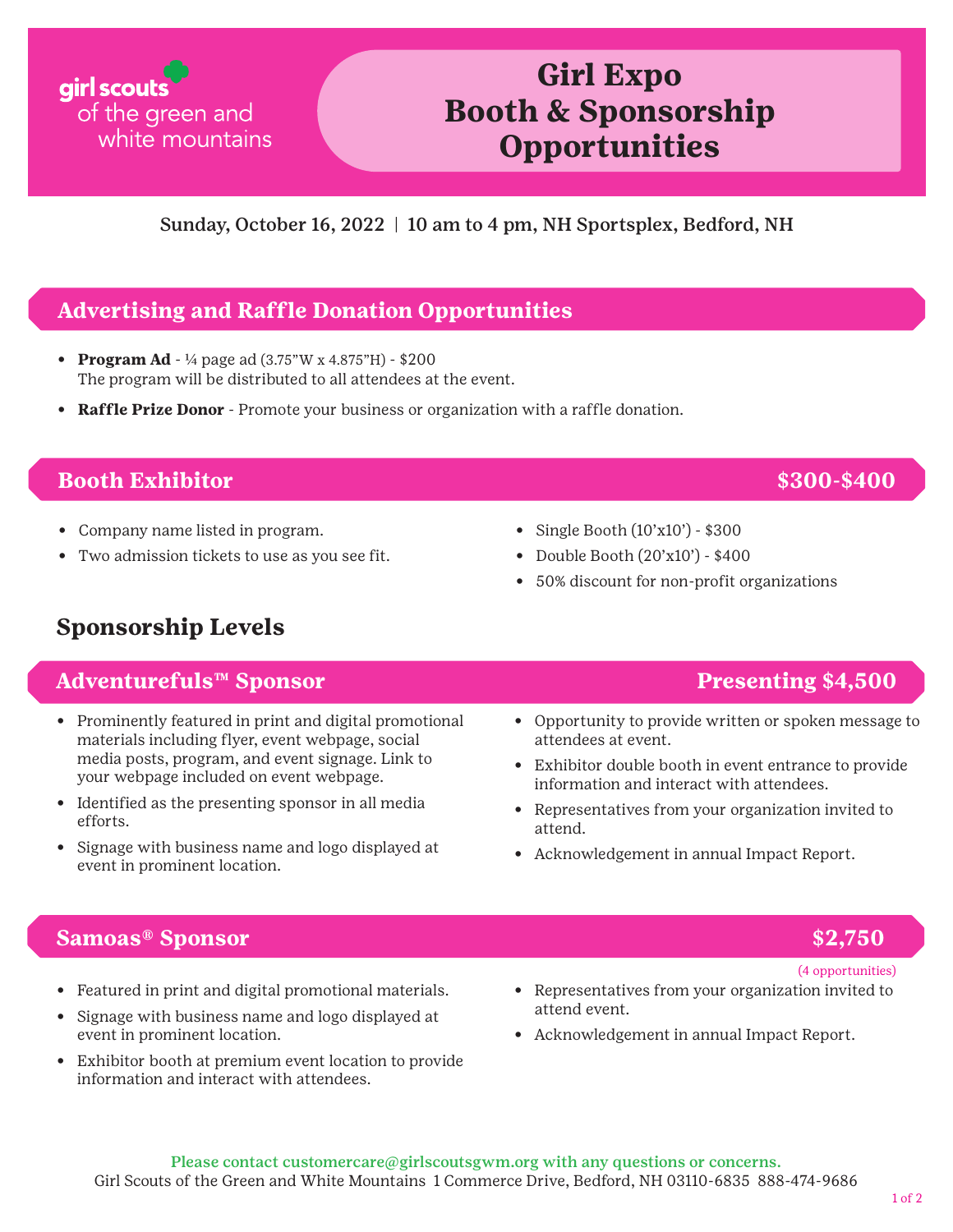# **Girl Expo Booth & Sponsorship Opportunities**

#### Sunday, October 16, 2022 | 10 am to 4 pm, NH Sportsplex, Bedford, NH

#### **Thin Mints® Sponsor \$2,500**

of the green and

white mountains

girl scouts

- Featured in print and digital promotional materials.
- Signage with business name and logo displayed on Main Stage at event.
- Exhibitor booth at premium event location to provide information and interact with attendees.

#### **Girl Scout Engineering Challenge Sponsor \$1,500**

- Inclusion in print and digital promotional materials.
- Exhibitor booth at event to provide information and interact with attendees.
- Opportunity to judge the Girl Scout Engineering Challenge.

attend event. • Acknowledgement in annual Impact Report.

• Representatives from your organization invited to

- Identified as "Girl Scout Engineering Challenge" sponsor in signage on stage during show.
- Representatives from your organization invited to attend event.
- Acknowledgement in annual Impact Report.

### **Interactive Zone Sponsor (STEAM, Camp, or Take Action focus) \$1,000**

- Inclusion in print and digital promotional materials.
- Identified as "Zone" sponsor in signage for exhibitor area.
- Table space in sponsored zone.

### **Hospitality Sponsor \$500**

- Inclusion in print and digital promotional materials.
- Signage for Hospitality Room with sponsorship recognized.
- Special discounted booth price of \$200.
- Special discounted booth price of \$200.
- Representatives from your organization invited to attend event.
- Acknowledgement in annual Impact Report.

(5 opportunities)

#### (6 opportunities)

- Representatives from your organization invited to attend.
- Acknowledgement in annual Impact Report.

#### (2 opportunities)

# (6 opportunities)